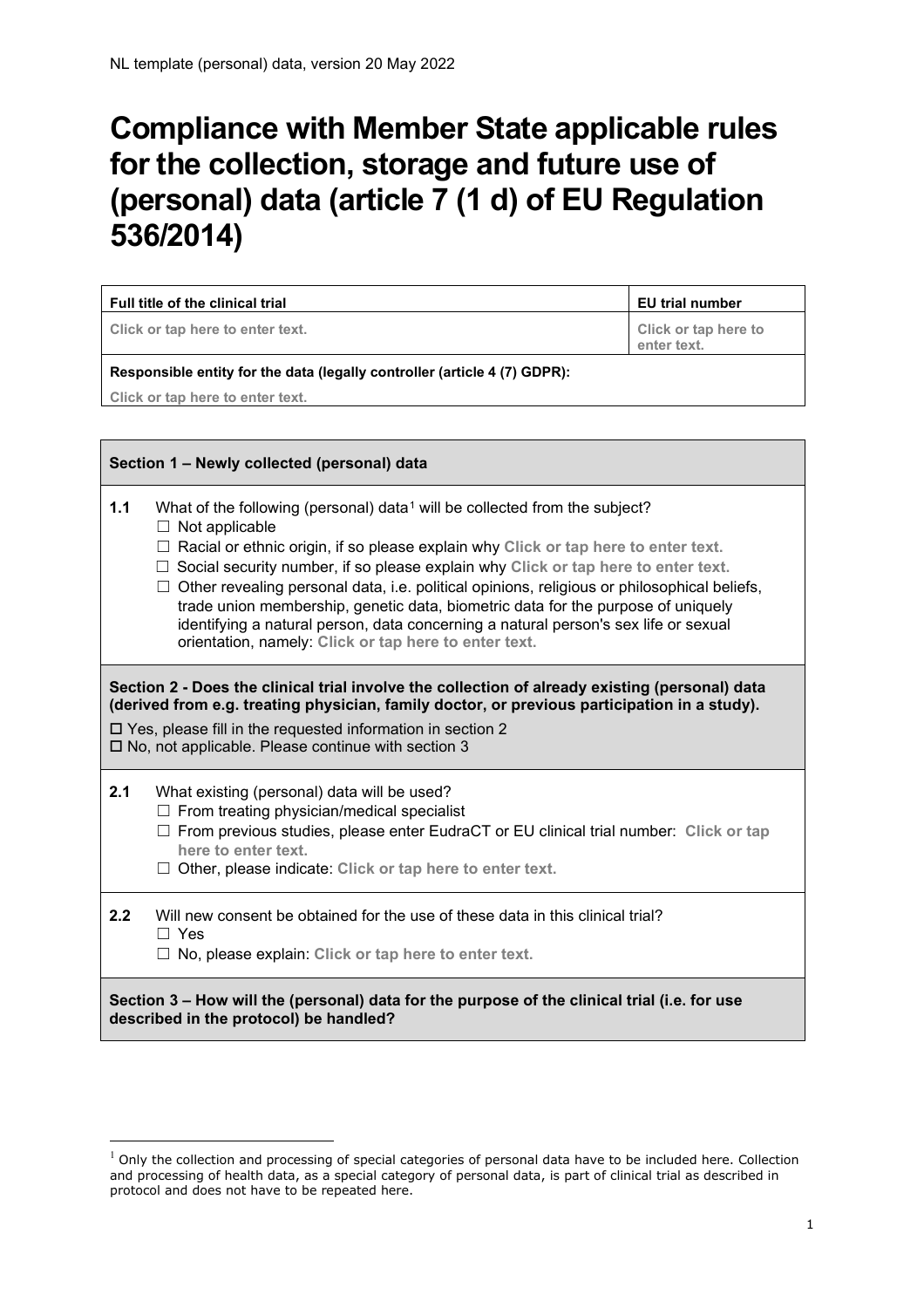| 3.1.                                                                                                                                                                                                                                          | Where will the data be analysed? I.e. Within the clinical site, within/outside the Sponsor's<br>organization, within/outside the member state where collected or within/outside EU/EEA.<br>Click or tap here to enter text.                                                                                                                                                                                                                                                                                                                               |
|-----------------------------------------------------------------------------------------------------------------------------------------------------------------------------------------------------------------------------------------------|-----------------------------------------------------------------------------------------------------------------------------------------------------------------------------------------------------------------------------------------------------------------------------------------------------------------------------------------------------------------------------------------------------------------------------------------------------------------------------------------------------------------------------------------------------------|
| 3.2                                                                                                                                                                                                                                           | Where will the data be stored during the clinical trial? I.e. within the clinical site,<br>within/outside the Sponsor's organization, within/outside the member state where collected or<br>within/outside EU/EEA.<br>Click or tap here to enter text.                                                                                                                                                                                                                                                                                                    |
| 3.3                                                                                                                                                                                                                                           | If the data is sent to countries outside the EU/EEA, on what basis is it transmitted?<br>$\Box$ Not applicable, data is not transmitted to countries outside EU/EEA<br>$\Box$ Subject to appropriate safeguards (article 46 through 48 GDPR)<br>And if so, what safeguards (e.g. binding corporate rules, standard contract clauses):<br>Click or tap here to enter text.<br>$\Box$ On the basis of an adequacy decision (article 45 GDPR)<br>$\Box$ On the basis of derogations (article 49, e.g. informed consent):<br>Click or tap here to enter text. |
| 3.4                                                                                                                                                                                                                                           | How long will the data be stored?<br>Click or tap here to enter text.                                                                                                                                                                                                                                                                                                                                                                                                                                                                                     |
| 3.5                                                                                                                                                                                                                                           | What type of connection is available between data and individual subjects?<br>$\Box$ Direct connection (data marked with e.g. initials, date of birth)<br>$\Box$ Pseudonymised connection (data marked with code, e.g. 001-2022, 002-2022)<br>$\Box$ No connection, data are anonymized ( <i>l.e. data can neither directly nor indirectly (with</i><br>reasonably means according to recital 26, GDPR) be linked to the subject)                                                                                                                         |
| 3.6                                                                                                                                                                                                                                           | Who will have access to the data?<br>Click or tap here to enter text.                                                                                                                                                                                                                                                                                                                                                                                                                                                                                     |
| 3.7                                                                                                                                                                                                                                           | Who will have access to the data code list?<br>Click or tap here to enter text.                                                                                                                                                                                                                                                                                                                                                                                                                                                                           |
| 3.8                                                                                                                                                                                                                                           | Where will the data code list be stored?<br>Click or tap here to enter text.                                                                                                                                                                                                                                                                                                                                                                                                                                                                              |
| Section 4 – Will the collected (personal) data be stored for future use?<br>(I.e. for use NOT described in the protocol)<br>$\Box$ Yes, please fill in the requested information in this section<br>$\Box$ No, please continue with section 5 |                                                                                                                                                                                                                                                                                                                                                                                                                                                                                                                                                           |
| 4.1                                                                                                                                                                                                                                           | What is the purpose of the future use?<br>Click or tap here to enter text.                                                                                                                                                                                                                                                                                                                                                                                                                                                                                |
| 4.2                                                                                                                                                                                                                                           | Will the data for future use be stored for a longer period than described in 3.4 of this form?<br>$\Box$ No<br>$\Box$ Yes, how much longer?: Click or tap here to enter text.                                                                                                                                                                                                                                                                                                                                                                             |